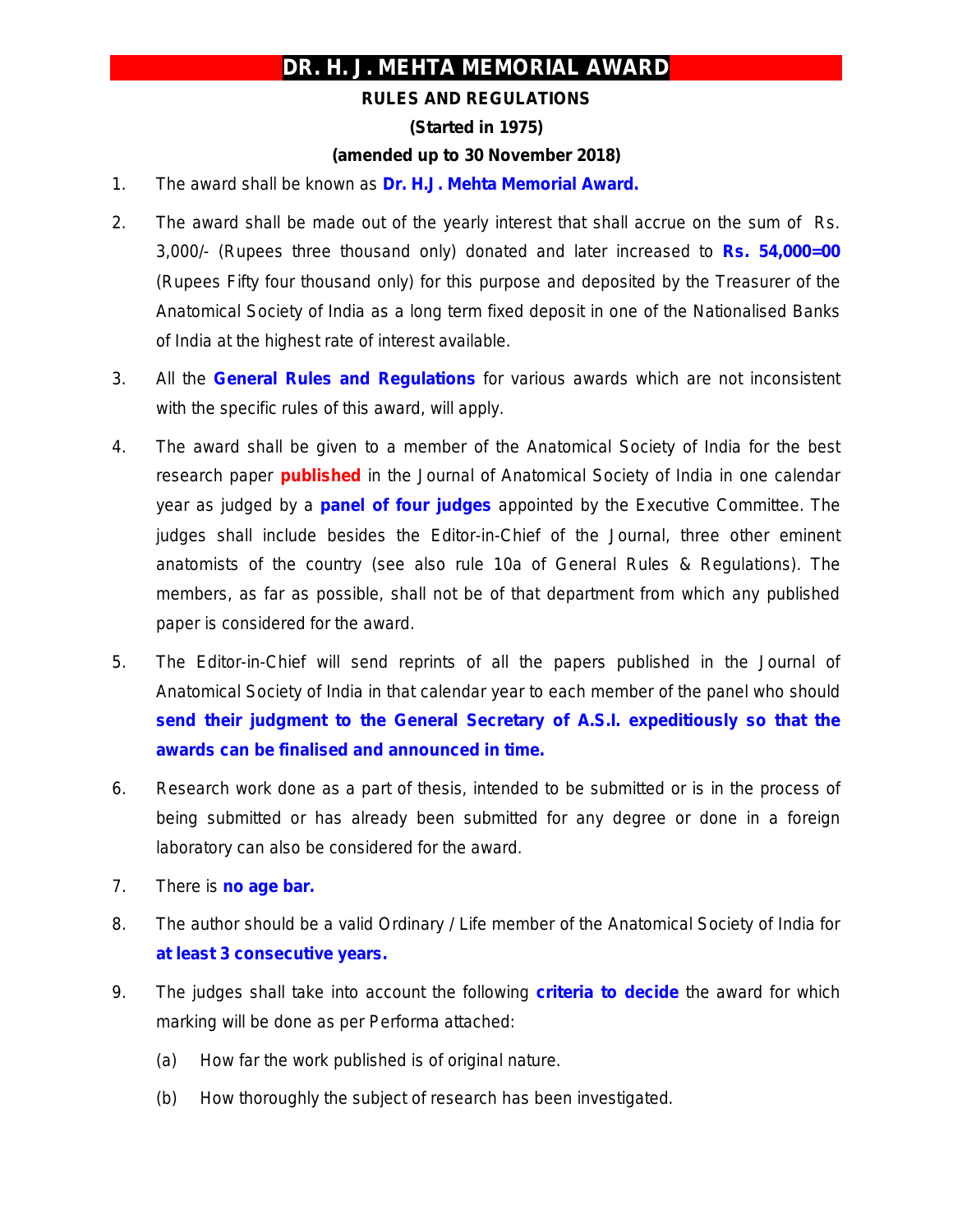- (c) Whether the paper was based on adequate material and whether material was all right from ethical point of view.
- (d) How far the research project is of practical importance.
- (e) How far the research project is of academic importance.
- (f) Literary merit of the paper and the quality of illustrations and diagrams etc.
- 10. The decision of the judges shall be final. The average of marks awarded by various judges should be **60% or more** for the paper to be eligible for the award. Out of four judges, if the evaluation is not received from one judge (anatomists), the judgment will be declared on the basis of the marks given by the remaining three judges.
- 11. If there are more than one authors of the prize winning paper, the **prize shall be given only to the first author** of the paper. No certificate pertaining to this paper will be given to other authors, if any.
- 12. The prize winner shall be awarded a gold medal, a certificate and a cash award in the form of Multicity Cheque of Rs. 5,000=00 (Rupees five thousand only) *[General Body Meeting 2010 Min. 10/10 (i:c)]* from the Anatomical Society of India which will be presented to the winner at the time of the inaugural function of the next conference.

| Year         | <b>Name of the Awardees</b>   | <b>Place</b>   |
|--------------|-------------------------------|----------------|
| 1975 to 1975 | <b>NIL</b>                    |                |
| 1977         | Dr. C. Banerjee               | Raipur         |
| 1978         | Dr. K Pandher & Dr. VA Shinde | Raipur         |
| 1979         | Dr. R Sheela                  | Trivandrum     |
| 1980         | Dr. R Sheela                  | Trivandrum     |
| 1981         | Dr. A Krishnamurti            | <b>Madras</b>  |
| 1982         | <b>NIL</b>                    |                |
| 1983         | Dr. CL Pathak                 | Jodhpur        |
| 1984 to 1985 | <b>NIL</b>                    |                |
| 1986         | Dr. Ram Prakash               | <b>Delhi</b>   |
| 1987         | Dr. C Madhvi                  | <b>Vellore</b> |
| 1988 to 1989 | <b>NIL</b>                    |                |
| 1990         | Dr. GP Pal                    | <b>Surat</b>   |
| 1991         | Dr. S Chhabra                 | <b>Rohtak</b>  |
| 1992         | Dr. Vinod Kumar               | Kanpur         |
| 1993 to 1994 | <b>NIL</b>                    |                |

**LIST OF AWARDEES**